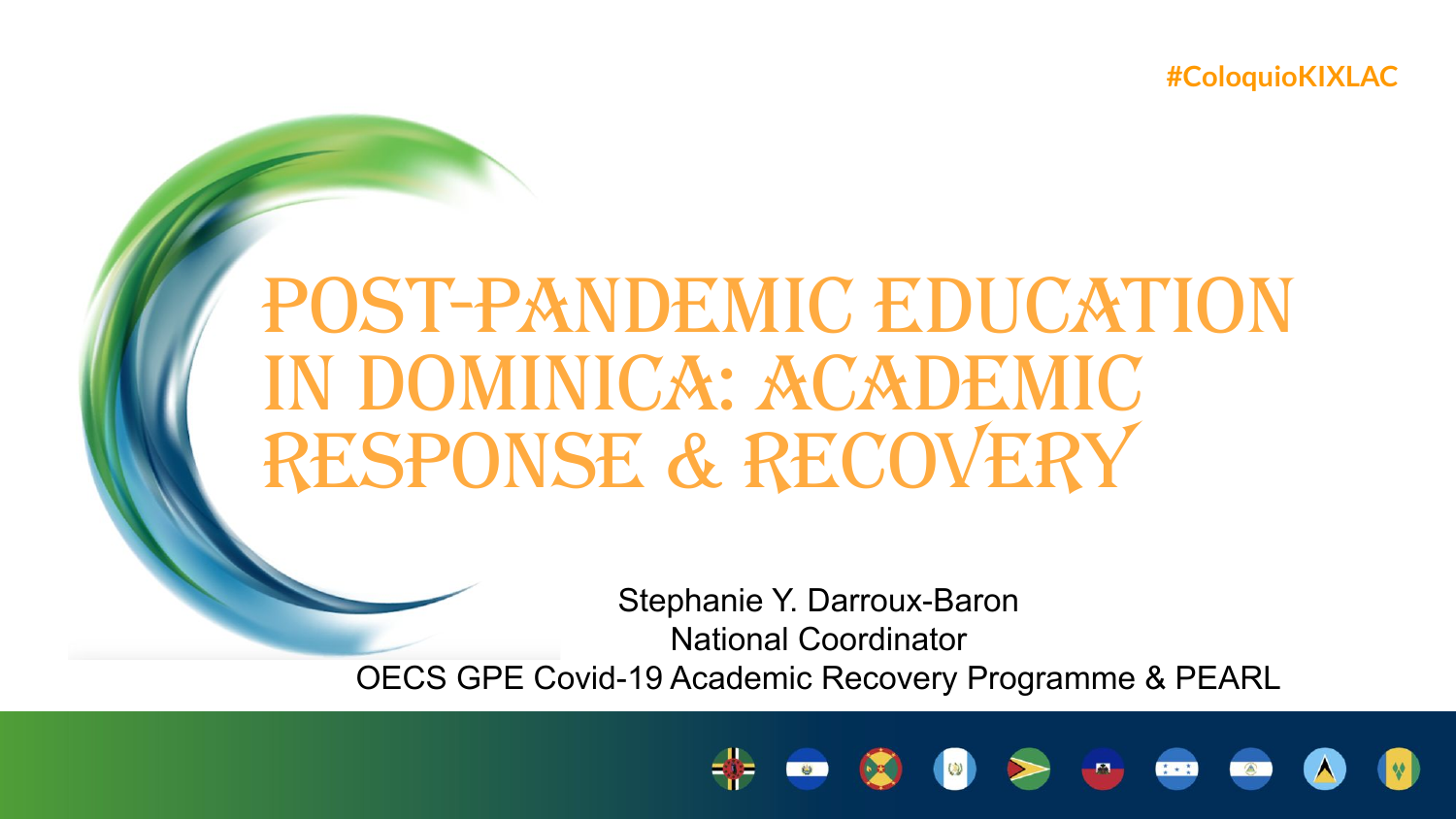#### **National Priorities of the Academic Recovery Plan <b>#ACONG**

- \* To determine the needs of all students during the pandemic.
- \* To determine the current state of education post Covid-19
- \* To provide learning spaces conducive to learning whilst adhering to the
	- Covid-19 protocols laid out by the Ministry of Health.
		- Adequate student, teacher & parent support
		- Social distancing of students
		- Sanitization of school premises
- \* Provision of devices to enable virtual engagement

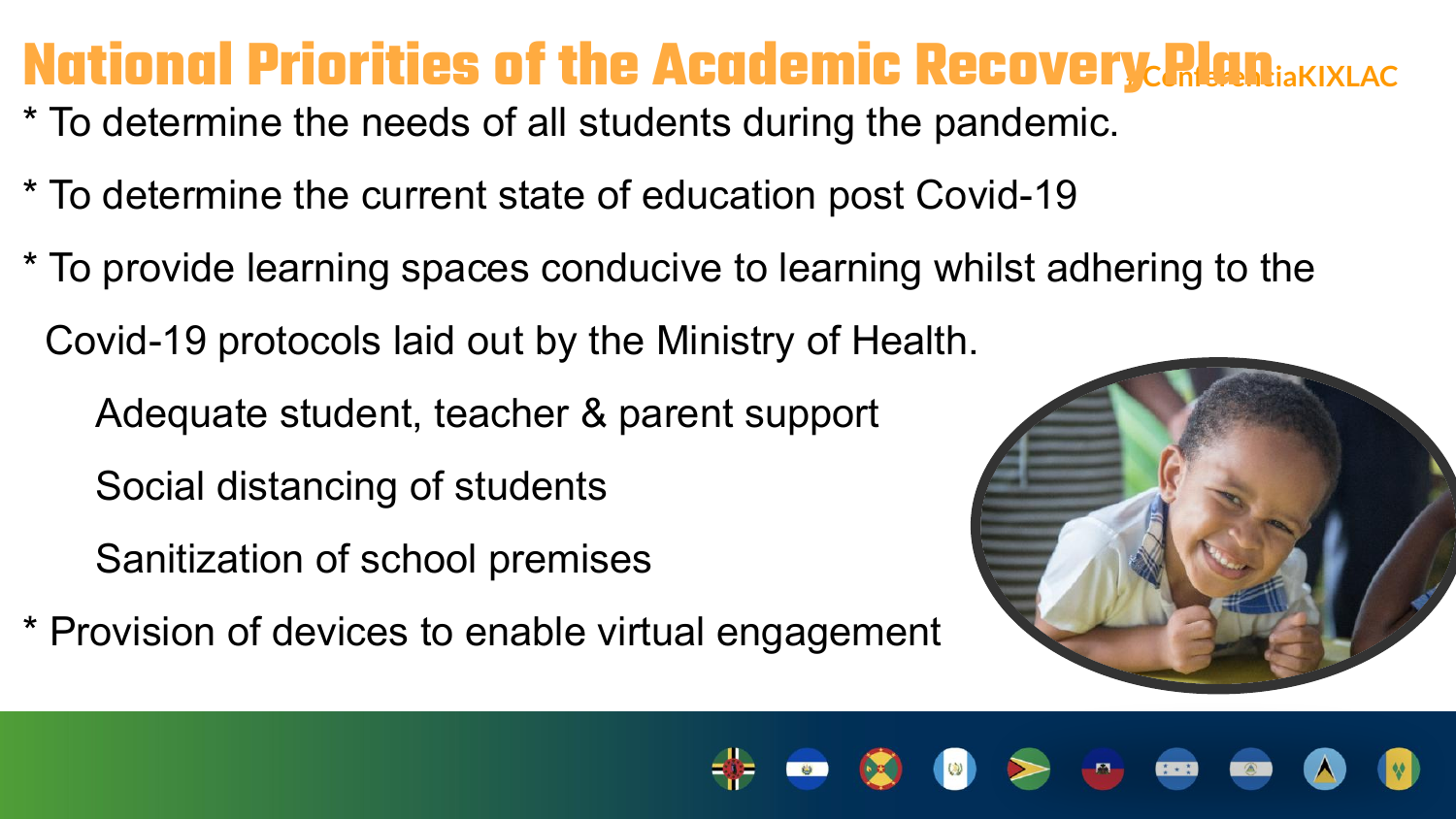### **Challenges in ARP Implementation #ConferenciaKIXLAC**

**CESS** 

 $R_{\text{eff}}$ 

- \* Resurgence of Covid-19 cases
- \* Lack of internet connection in various areas on the

island.

- \* Delays in procurement of needed resources.
- \* Priorities of Focal Points did not coincide with ARP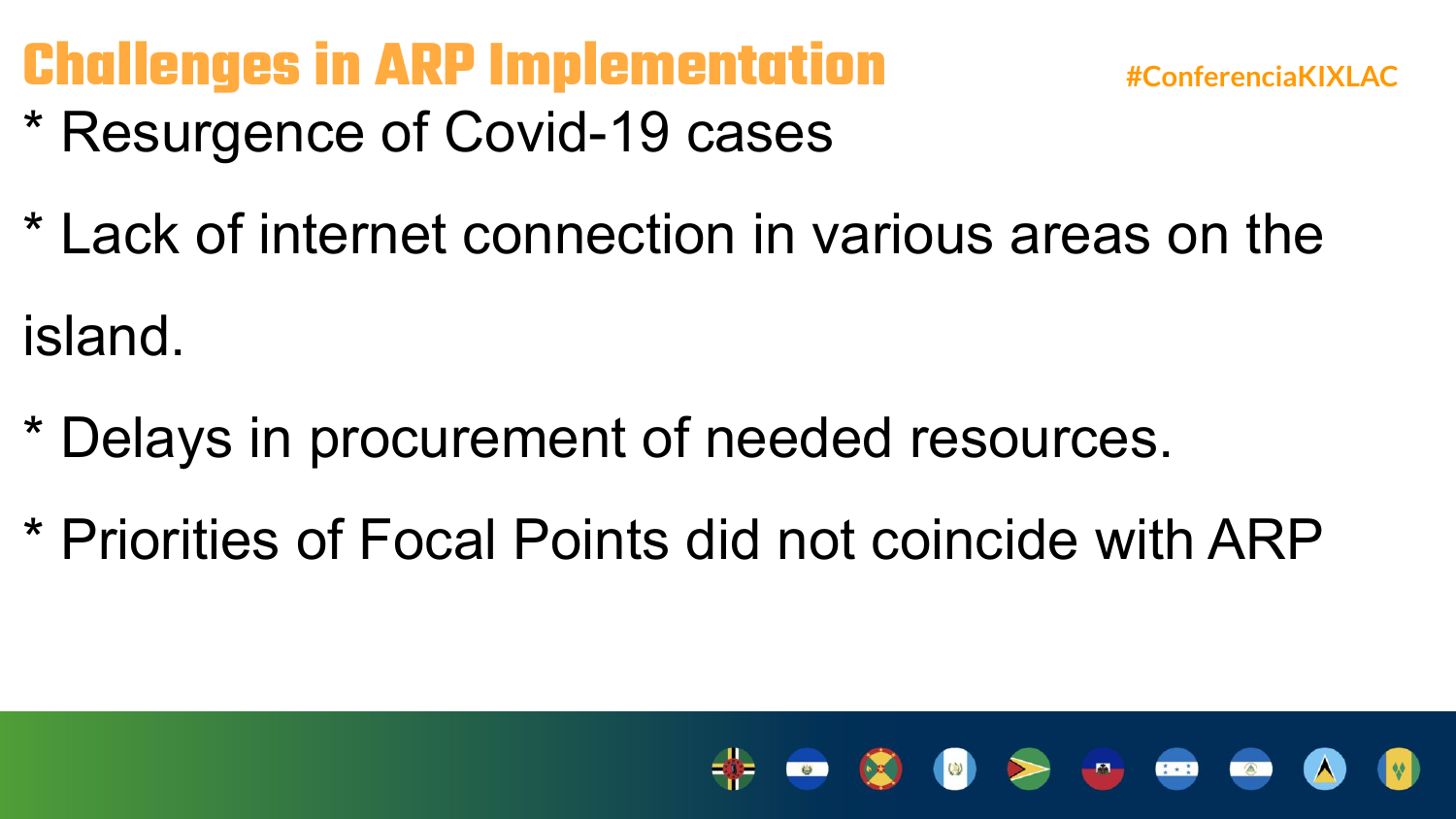## **Pathway for sustainability of ARP**  $\text{H}_\text{ConfercialKIXLAC}$

\* Build on the gains of the OECS COVID-19 ARP using the

CDB's Let's REAP.

- \* Continued Teacher Professional Development
- \* Extension of Empowerment Programme